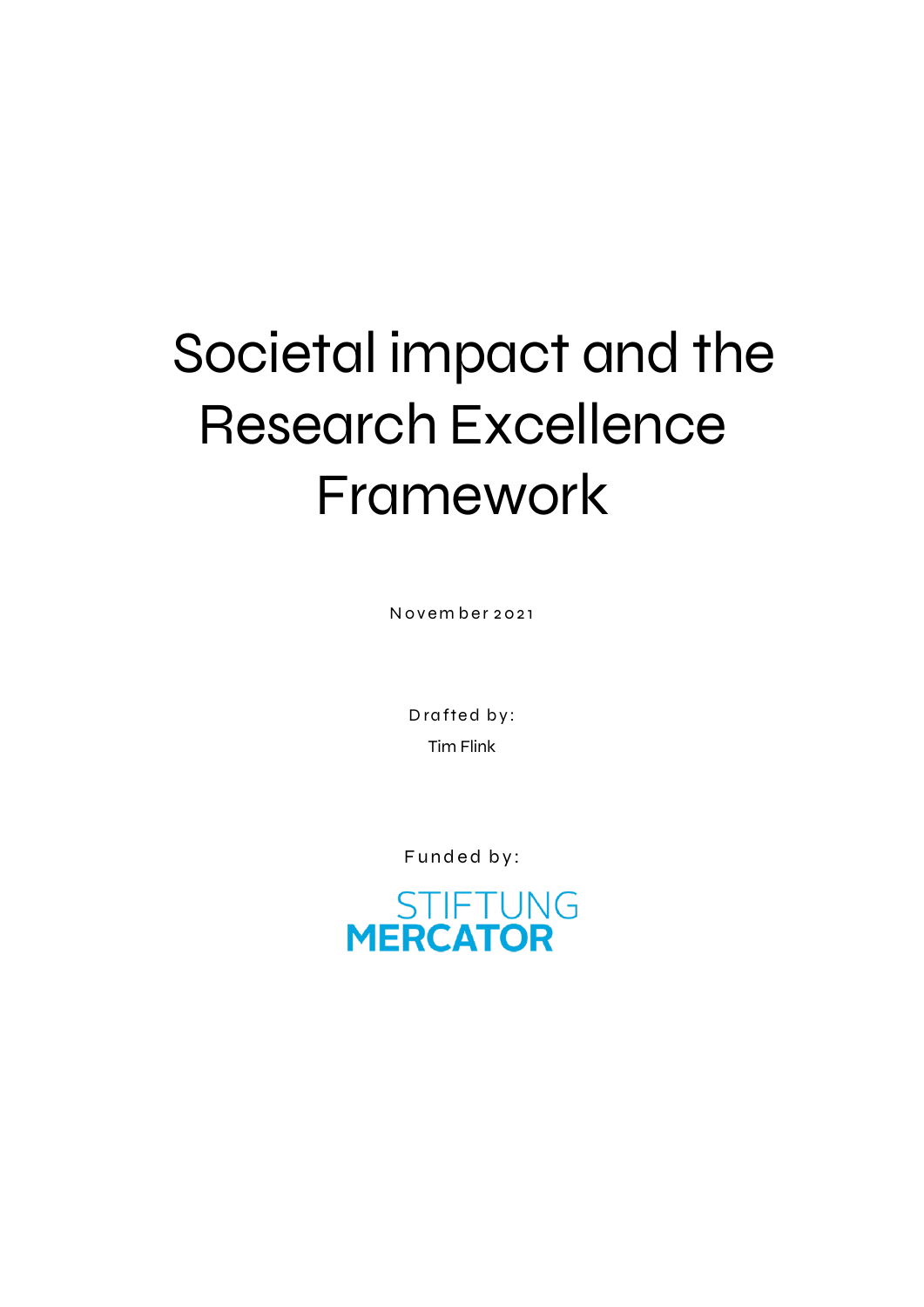This case study may be copied and distributed for non-commercial purposes only. Appropriate credit must be given.

Contact: rmzsocim@hu-berlin.de

If you want to reference this small case study, please cite as:

Flink, Tim. 2021. Societal impact and the Research Excellence Framework. Berlin.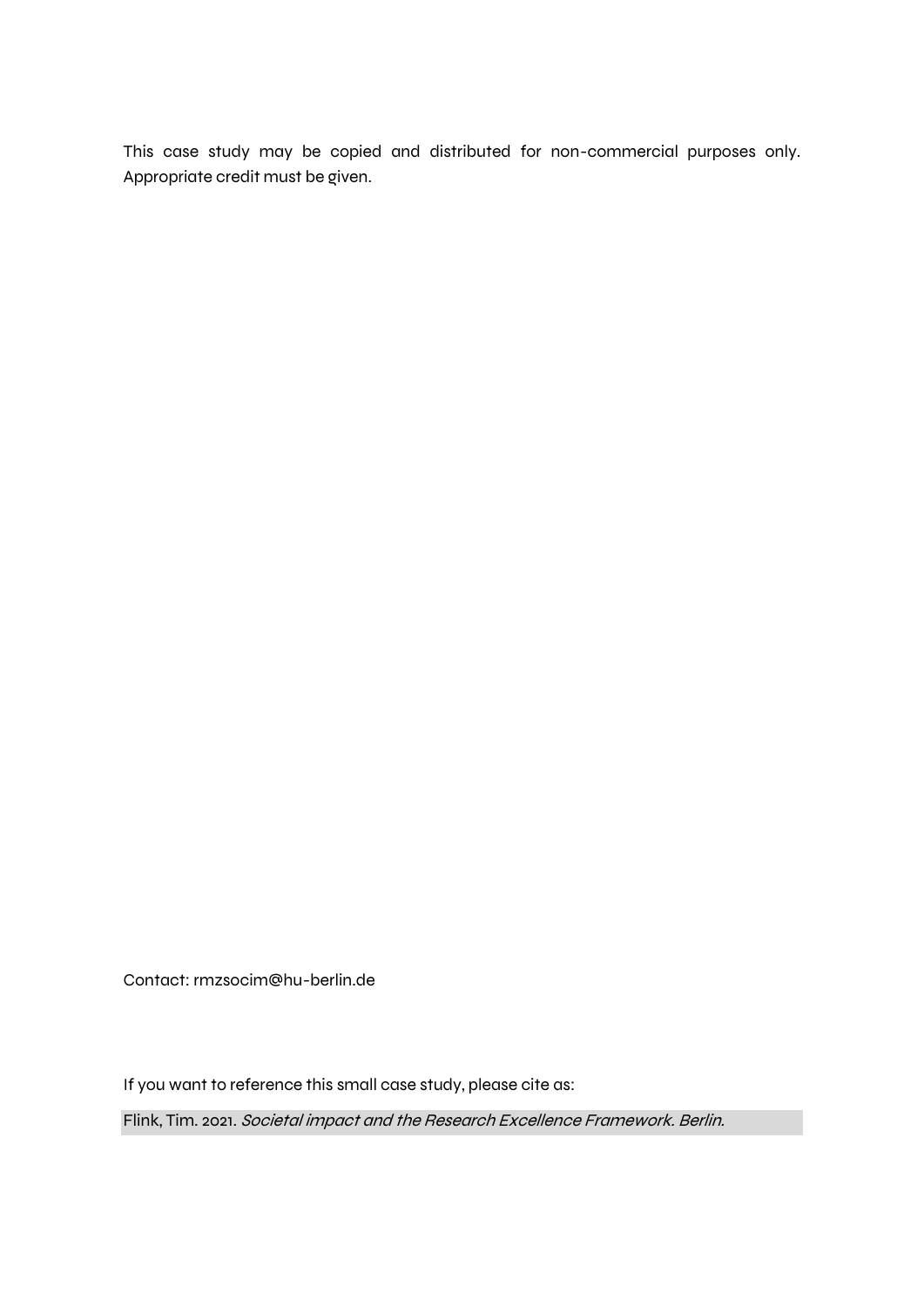## 1 Introduction

1

Succeeding the periodic British Research Assessment Exercise (RAE) from 1986- 2008<sup>1</sup> , the Research Excellence Framework (REF) represents a modified evaluation mechanism for British university research. The RAE, and the REF as its successor, have constituted crucial parts of British research and higher education policymaking. These evaluations are quasi-mandatory for British universities if they want to receive considerable shares of their basic funding. Nowadays, REF is organised by the higher education bodies of the United Kingdom: Research England, the Scottish Funding Council (SFC), the Higher Education Funding Council for Wales (HEFCW), and the Department for the Economy, Northern Ireland (DfE). The actual funding is distributed by UK Research and Innovation (UKRI), a non-departmental public body sponsored by the Department for Business, Energy and Industrial Strategy (BEIS). UKRI uses the results of REF to allocate funds for one part of its "Mainstream Quality-Related Research" (QR). <sup>2</sup> Moreover, RAE and REF are held important, as their results have moulded into university league table scores, which has effects on attracting further research funds and students whose fees count much for university funding.<sup>3</sup>

[https://assets.publishing.service.gov.uk/government/uploads/system/uploads/attach](https://assets.publishing.service.gov.uk/government/uploads/system/uploads/attachment_data/file/768162/research-excellence-framework-review-evidence-report.pdf) [ment\\_data/file/768162/research-excellence-framework-review-evidence-report.pdf.](https://assets.publishing.service.gov.uk/government/uploads/system/uploads/attachment_data/file/768162/research-excellence-framework-review-evidence-report.pdf)

<sup>1</sup> RAE – in the 1980s still called *Research Selective Exercise* – took place in 1986, 1989, 1992, 1996, 2001 and 2008. After budget cuts for universities up to 30 %, the principle that all universities would need basic funding, was abolished, followed by the dissolution of the University Grants Committee, which was responsible for calculating the need of basic funds; see Technopolis Group (2018): Review of the Research Excellence Framework.

<sup>2</sup> UKRI has six types of "quality related" (QR) funds. Next to REF-based (1) mainstream QR funds, there are (2) the QR research degree programme (RDP) supervision fund, (3) the QR charity support fund,  $(4)$  the QR business research element,  $(5)$  the QR funding for National Research Libraries and Global Challenges. The budget of REF-based mainstream QR funds varies, but constitutes up to an overall of 10 per cent of university basic funding, which can be flexibly used. About 70 per cent of the mainstream QR funds are channelled to 27 research-intense universities (24 from England) that belong to the so-called Russell Group; see [https://www.ukri.org/wp](https://www.ukri.org/wp-content/uploads/2021/08/RE-06082021-RE-How-we-fund-HEPs-FINAL.pdf)[content/uploads/2021/08/RE-06082021-RE-How-we-fund-HEPs-FINAL.pdf](https://www.ukri.org/wp-content/uploads/2021/08/RE-06082021-RE-How-we-fund-HEPs-FINAL.pdf)

<sup>3</sup> See e.g. Chowdhury G., Koya K., Philipson P. (2016) Measuring the Impact of Research: Lessons from the UK's Research Excellence Framework 2014. In *PLoS ONE* 11(6): e0156978. doi:10.1371/journal.pone.0156978.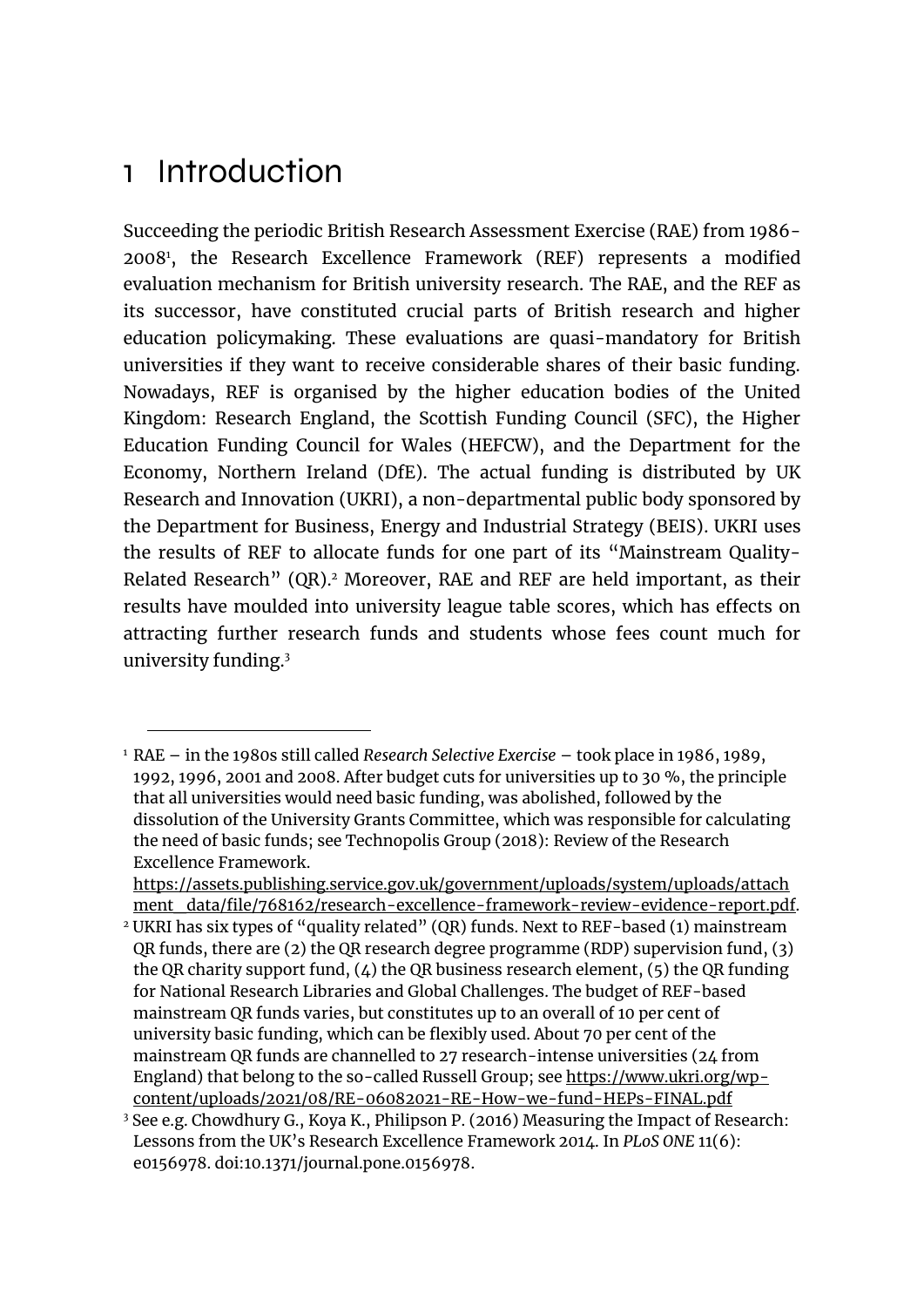As was RAE, the REF is undergirded by three political goals: (i) to provide accountability and evidence for why it is worth investing public money into universities, (ii) providing benchmarking information and establish reputational yardsticks, as well as (iii) justifying selective funds allocation. In this regard, REF does not greatly differ from its precursors.

The major change is due to the fact that REF introduced the rationale of assessing the societal impact of academic research activities. In that, its operators responded to criticism that the full spectrum of university research could not be chartered by numbers, that competition was cranked up to distorted levels (e.g. leading to poaching of high flyers' research output), that the administrative workload was too high both for partaking universities and the evaluators and, more generally, that science was not primarily supposed to be treated as an economic commodity, whereas its genuine overall for society should be better displayed. In regard of this critique, the summative assessment of research output was added with impact case studies (ICSs) that show how university research unfolds impact on society.

#### 2. How the REF roughly works

1

In the REF, universities and colleges are invited to submit assessment reports about their annual performance in research for and beyond academia.<sup>4</sup> Overall, these retrospective university assessment was divided into three main criteria that had been evaluated over a percentage rate of (i) 65 % for its research output, (ii) 15 % for its research environment, and (iii) 20 % for its societal impact. However, for the latest and currently ongoing REF (2013-2020/21), starting off with a slight delay due to the Covid-19 pandemic, the share was rebalanced to (i) 60%, (ii) 15% and (iii) 25%. Thus, societal impact has gained more weight.

To thematically categorize the research performance, the institutional environment and the societal impact, science policymakers and management staff generated 34 "Units Of Assessment" (UOAs) and sub-panels whose experts assess their UOAs correspondingly. The 34 thematic UOAs and their

<sup>4</sup> The equivalent initiative for university-based education is called the Teaching Excellence and Student Outcomes Framework (TEF); see [https://www.gov.uk/government/publications/teaching-excellence-and-student](https://www.gov.uk/government/publications/teaching-excellence-and-student-outcomes-framework-specification)[outcomes-framework-specification](https://www.gov.uk/government/publications/teaching-excellence-and-student-outcomes-framework-specification)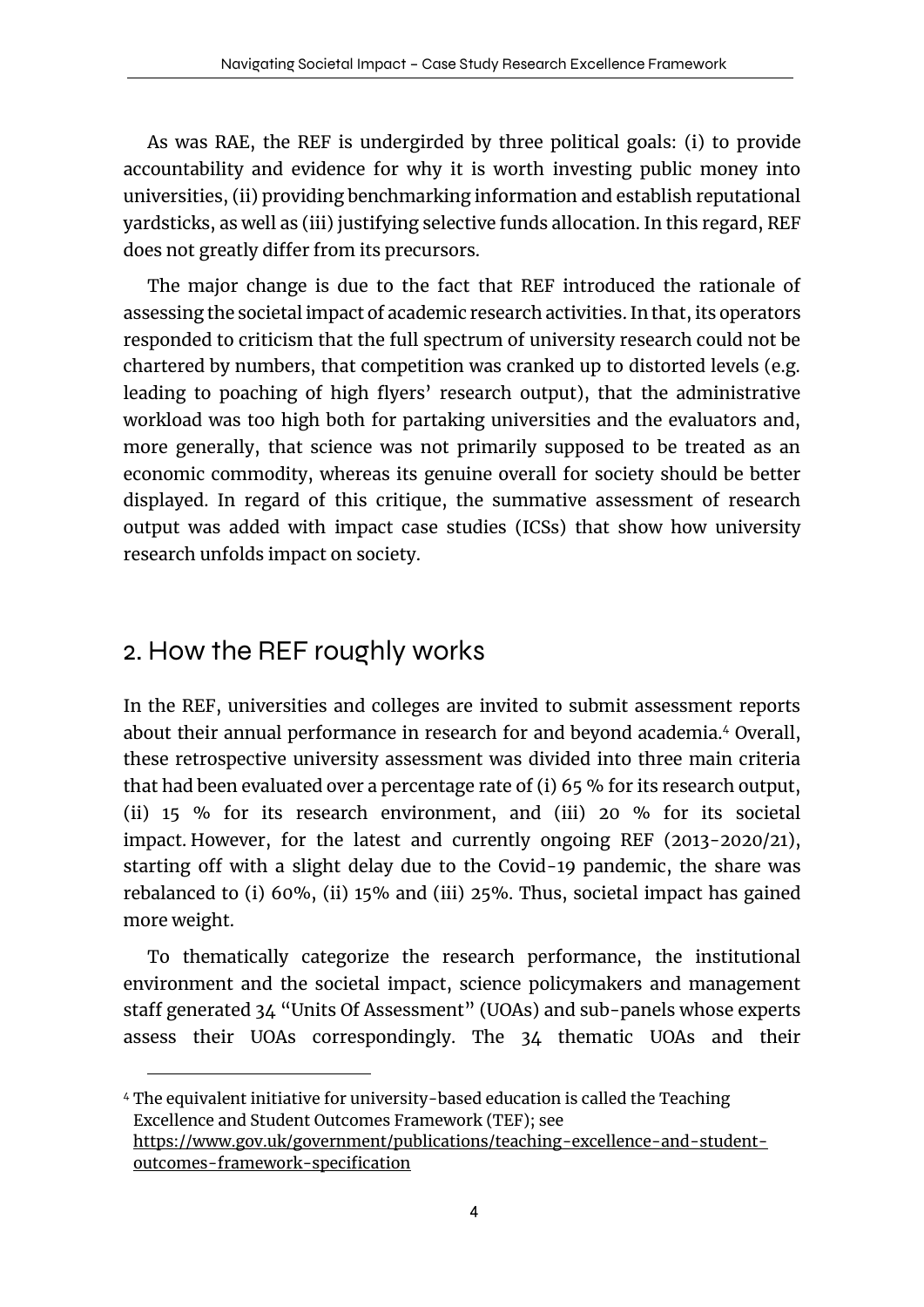corresponding sub-panels fall into four main thematic areas or broad panels: A) Medicine, health and life sciences (6 sub-panels), B) Physical sciences, engineering and mathematics (6 sub-panels), C) Social sciences (12 sub-panels), and D) Arts and humanities (10 sub-panels).

The main actor responsible for those UOAs being assessed is the university management. For every assessment, hence once in six years, it is responsible to decide upon how the university's research can be best placed into the 34 UOAs whose submission reports will be gathered and sent to the sub-panels.

#### 3. The Impact Case Studies (ICSs)

In the context of the REF, UKRI and (formerly responsible) HEFCE have defined societal impact as "an effect on, change or benefit to the economy, society, culture, public policy or services, health, the environment or quality of life, beyond academia." 5 In that, the approach to societal impact by REF does not greatly differ from those of other countries.<sup>6</sup> Thereby, for REF it does not matter if the "reach and significance" of the societal impact is vested for local, regional, national or international contexts. As interviewed experts stated, the most important thing is that the displayed impact was sufficiently palpable.

Preparing an ICS is a process that gets co-organized by the university management and responsible researchers of that university. It is usually a grouplet of research staff (for the last REF, an average of 14 FTE, according to Chowdhury et al. 2016) that the university management envisions for two ICS per UOA to be drafted. Often, the pre-selection is based on small in-house analyses from the university management of what might work well as a narrative, before researchers – these should be advanced and independent in their career – are approached and asked for drafting the case. Preparing ICSs over the last seven years until 2020 means that researchers must be members of the university during the time period when their research was carried out.

The ICSs themselves are composed of five parts: a) a summary, b) a description of the underpinning research, c) bibliographic and/or project funding references, d) a detailed description of the unfolded impact, e) and further sources, such as

1

<sup>5</sup> https://re.ukri.org/research/ref-impact/

<sup>6</sup> See [http://www.societalimpact.de](http://www.societalimpact.de/)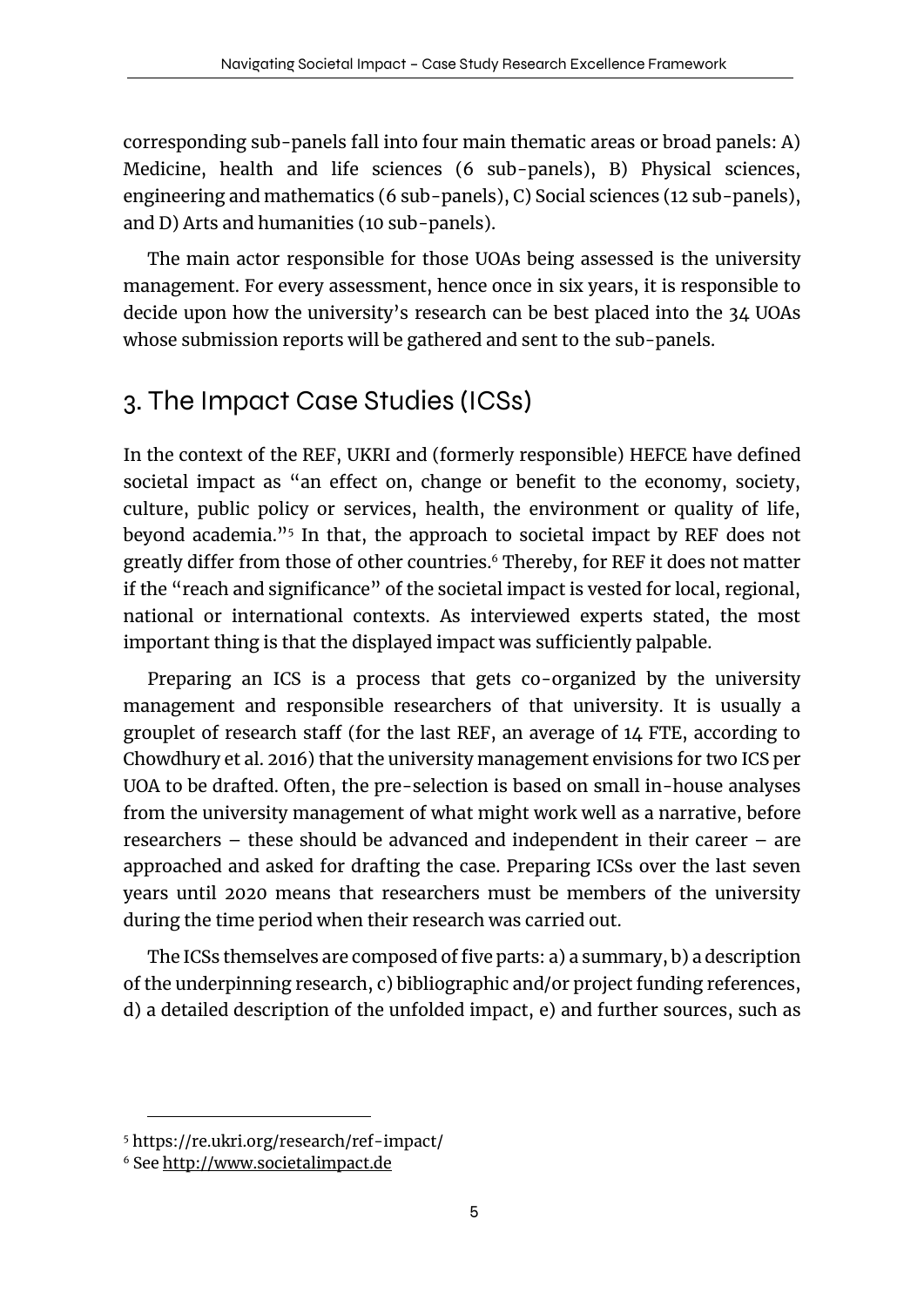policy or media reports, that corroborate the yielded impact.<sup>7</sup> Meanwhile, drafting a strong and convincing case study has become subject of strategic consultancy and guidebooks that encourage researchers to mount societal impact thinking to an entire project cycle. 8

#### 4. How the Impact Case Studies are valued

What actually makes for a convincing ICS, has become subject of public discourse and meta-research revolving around the REF and policies that were inspired by the REF (e.g. in the case of Excellence in Research for Australia). The results of these discussions point to contested opinions about the value of ICSs, and more specifically to a rather non-projectable task of demonstrating impact. It seems that the most convincing ICSs are presented clearly understandably, wellstructured and are told by context-sensitive narratives, whilst also being backed with palpable, often numerical evidence. Already after the REF evaluations in 2014, hence after ICSs had been drafted and evaluated for the very first time, did administrators and researchers report that they would have obtained a clearer idea of what counted as a convincing narrative and impact case, and what not. Reviewers suggested "that the best impact case studies would reflect a hybrid of narrative lyricism, dynamism and informational efficiency. Case studies, it was felt, would need to be aesthetically pleasing yet sufficiently functional and fit for the purpose of ease-of-evaluation or rather panellists' fluency in making decisions of impact claims. "<sup>9</sup> Our own interviewed experts unanimously agree that one cannot even say whether the presentation of numerical evidence rather than one only based on a narrative would yield better results, or whether ICSs relating to specific topics, e.g. health or environmental issues, and to specific target groups or regions – especially *within* the UK – would make for better ICSs.

Apart from this assessment, the more general critique is that the full spectrum of how to value ICS-presented content was hard to operationalise: while it was easy to discern excellent and poor cases telling how societal impact had been

1

<sup>7</sup> ICSs from REF2014 are all publically available and can be found on the following website, sorted by institution and thematic areas: <https://impact.ref.ac.uk/casestudies/Search1.aspx>

<sup>8</sup> Tilley, H.; Ball, L.; Cassidy, C. (2018). *Research Excellence Framework (REF) impact toolkit*. London: Overseas Development Institute; [https://odi.org/en/publications/research](https://odi.org/en/publications/research-excellence-framework-ref-impact-toolkit)[excellence-framework-ref-impact-toolkit](https://odi.org/en/publications/research-excellence-framework-ref-impact-toolkit)

<sup>9</sup> For many, see Watermeyer, R.; Hedgecoe, A. (2016). Selling 'impact': peer reviewer projections of what is needed and what counts in REF impact case studies. A retrospective analysis. In *Journal of Education Policy* 31(5), 651-665.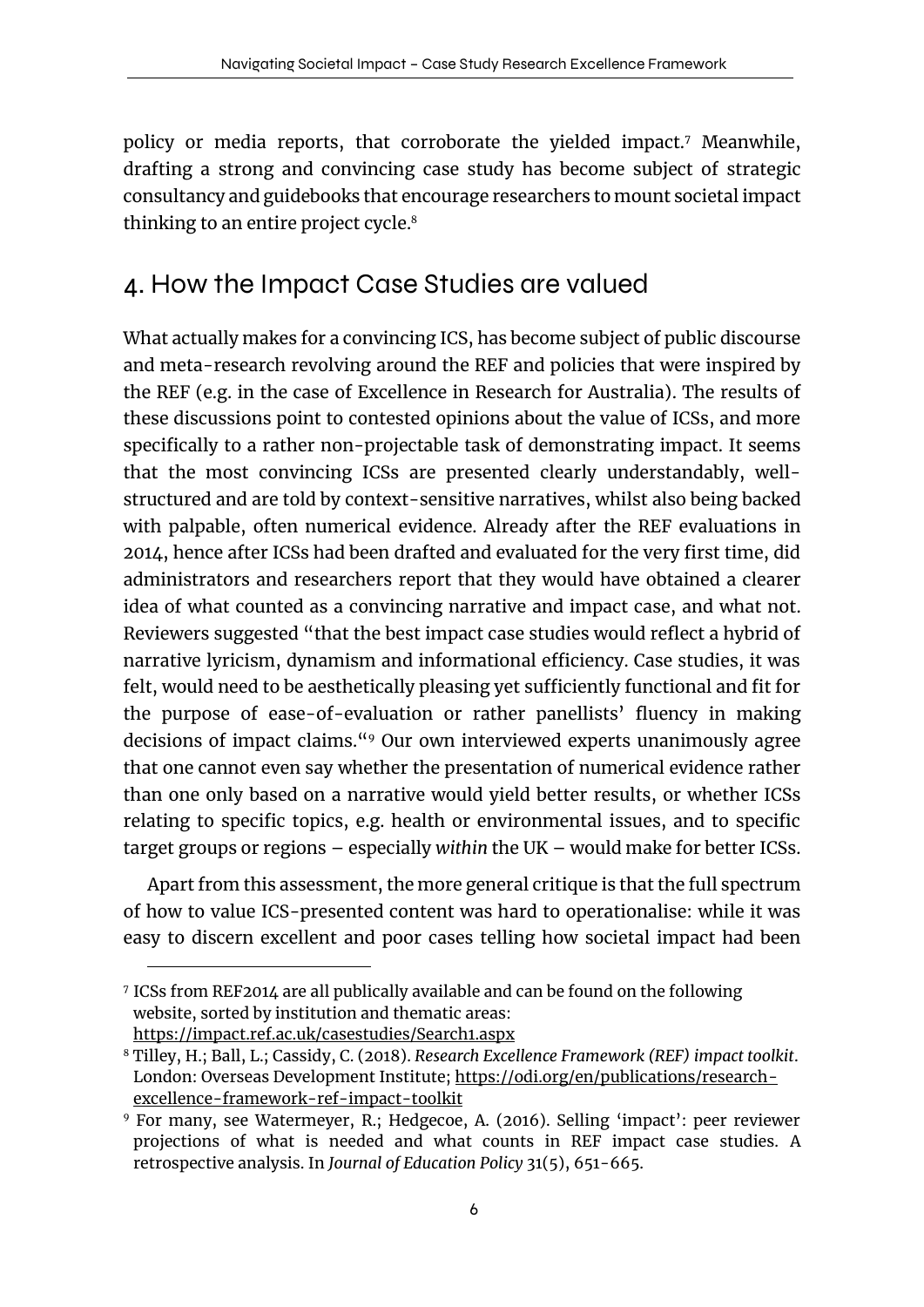yielded, there are no yardsticks, degree or criteria to judge, why a case would count as mediocre or as only good. Hence, what makes for two or three stars rather than four or one, was hardly discernible.

### 5. Final Discussion

 $\overline{a}$ 

Since the 1980s, the UK has taken to implement a comparably strong evaluation regime<sup>10</sup> in science and higher education policy-making, and REF as well as its predecessors are one of its major instruments: scientific actors can hardly refute taking part, while their participation has direct and strong consequences on institutions, their reputation cycle, and their funded staff. Moreover, the toughness of the REF and RAE is due to the fact that the bulk of evaluation translates into quantitative auditing which hardly concedes room for manoeuvre or the dropping of a clanger, let alone case-specific differentiated qualitative valuation of work. As interviewed experts report, until 2014 RAE assessments meant that if you could not bank on four stars publications, just as others could, especially in STEM subjects, your institution would face hard consequences. Moreover, this evaluation regime has both underlain and stabilized an institutional Matthew effect: strong universities that were performing well initially could consolidate their pole positions easily, while others kept playing catch-up.

Whereas the REF faced negative<sup>11</sup> media coverage in the first years  $-$  and it still does –, the introduction of societal impact as a further criterion seems to find enough acceptance. First, because it was understood to even out the hitherto strong take on summative and quantitative assessments of 'excellence' in scientific research dedicated to science, in which the universities of the Russell Group dominate over all others. Second, because smaller subjects, interdisciplinary fields, practical- but also aesthetic-oriented subjects could better show their achievements. In this regard, respondents, in particular from Arts and humanities, were positive that the REF would allow them to demonstrate

<sup>&</sup>lt;sup>10</sup> Whitley, R. (2007). Changing governance of the public sciences. The Consequences of Establishing Research Evaluation Systems for Knowledge Production in Different Countries and Scientific Fields. In J. Gläser & R. Whitley (eds) *The Changing Governance of the Sciences: The Advent of Research Evaluation Systems*. Dordrecht: Springer, 3-27.

<sup>&</sup>lt;sup>11</sup> Murphy, T.; Sage, D. (2014). Perceptions of the UK's Research Excellence Framework 2014: a media analysis. In *Journal of Higher Education Policy and Management* 36(6), 603– 615.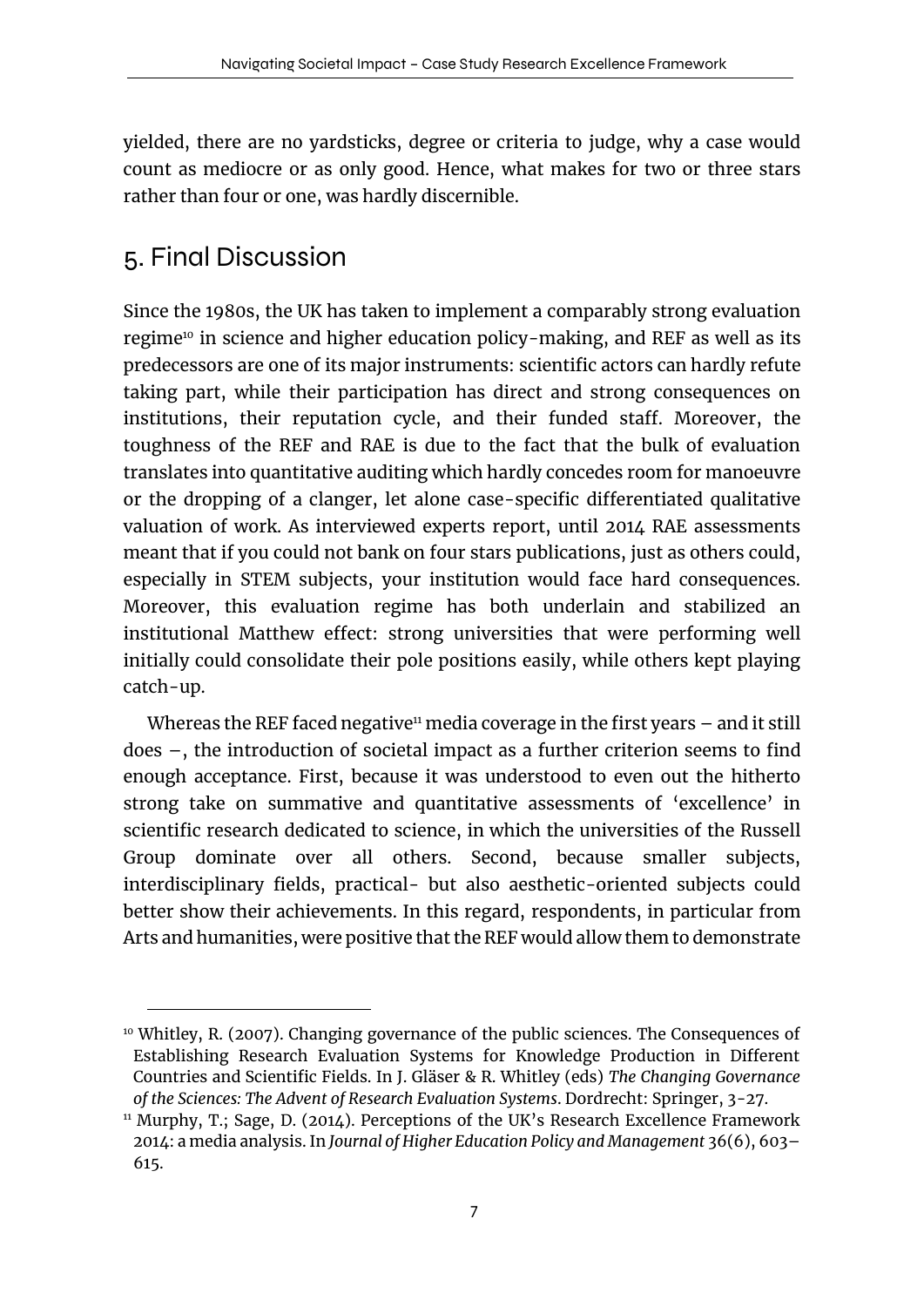their public relevance.<sup>12</sup> Sound research that might not (immediately) to publications – and some might never –, has now found an alternative way of being valued. However, criticism was formulated that the more fundamental knowledge in Arts and humanities but also in some STEM-research areas gets produced, the less could it be displayed as being impactful as more applied knowledge. Not least, open research was broached as an issue. While participatory and transdisciplinary work was widely acknowledged as a way of engaging with the public, the open access of research publications was more contested in this regard. Universities were reported to "gauge" whether authors of books and journals would attract enough public attention by their works.<sup>13</sup>

But altogether, societal impact has become an established criterion in the UK's assessment of university research, regardless of initial worries, <sup>14</sup> general critique regarding its costs<sup>15</sup>, sporadic critique to specific variables and, correspondingly, custom-fit ameliorations. Working out societal impact as part of the REF seems less of such an administrative burden, as it is lamented by individuals, than a chance for showing public relevance. However, challenges pertaining to the demonstration of societal impact need to be distinguished with regard to actors' groups and their actions. Those writing ICS report that they have greatly learned what works and what not, but reviewing experts seem to face challenges on how to judge cases of mid-range quality.

Finally, one can acknowledge that despite the general criticism the REF has spurred a more general debate on societal impact of universities and their research, both in the UK but also internationally.<sup>16</sup> Whether and to what extent these debates on societal impact have greater policy and institutional effects in other countries, would need to be answered by further research. Not least, as

 $\overline{a}$ 

<sup>&</sup>lt;sup>12</sup> Manville, C.; d'Angelo, C.; Culora, A.; Ryen Gloinson, E.; Stevenson, C.; Weinstein, N.; Wilsdon, J.; Haddock, G.; and Guthrie, S. (2021). *Understanding perceptions of the Research Excellence Framework among UK researchers*. Cambridge/UK: RAND Europe. [https://www.rand.org/pubs/research\\_reports/RRA1278-1.html](https://www.rand.org/pubs/research_reports/RRA1278-1.html) 

<sup>13</sup> Ibid., p. 14.

 $14$  Martin, B. (2011). The Research Excellence Framework and the 'impact agenda': are we creating a Frankenstein monster? In *Research Evaluation* 20(3) 247–253.

<sup>15</sup> Jump, P. (2021) Is the REF still useful? In *Times Higher Education*, 2 September 2021; <https://www.timeshighereducation.com/opinion/ref-still-useful>

Bishop, D. (2021) Is the benefit of the REF really worth the cost? In *Times Higher Education* 28 April 2021; [https://www.timeshighereducation.com/opinion/benefit-ref](https://www.timeshighereducation.com/opinion/benefit-ref-really-worth-cost)[really-worth-cost.](https://www.timeshighereducation.com/opinion/benefit-ref-really-worth-cost)

<sup>&</sup>lt;sup>16</sup> Sivertsen, G. (2017). Unique, but still best practice? The Research Excellence Framework (REF) from an international perspective. In *Palgrave Communications* 3(17078), 1–6; [https://www.nature.com/articles/palcomms201778.](https://www.nature.com/articles/palcomms201778)